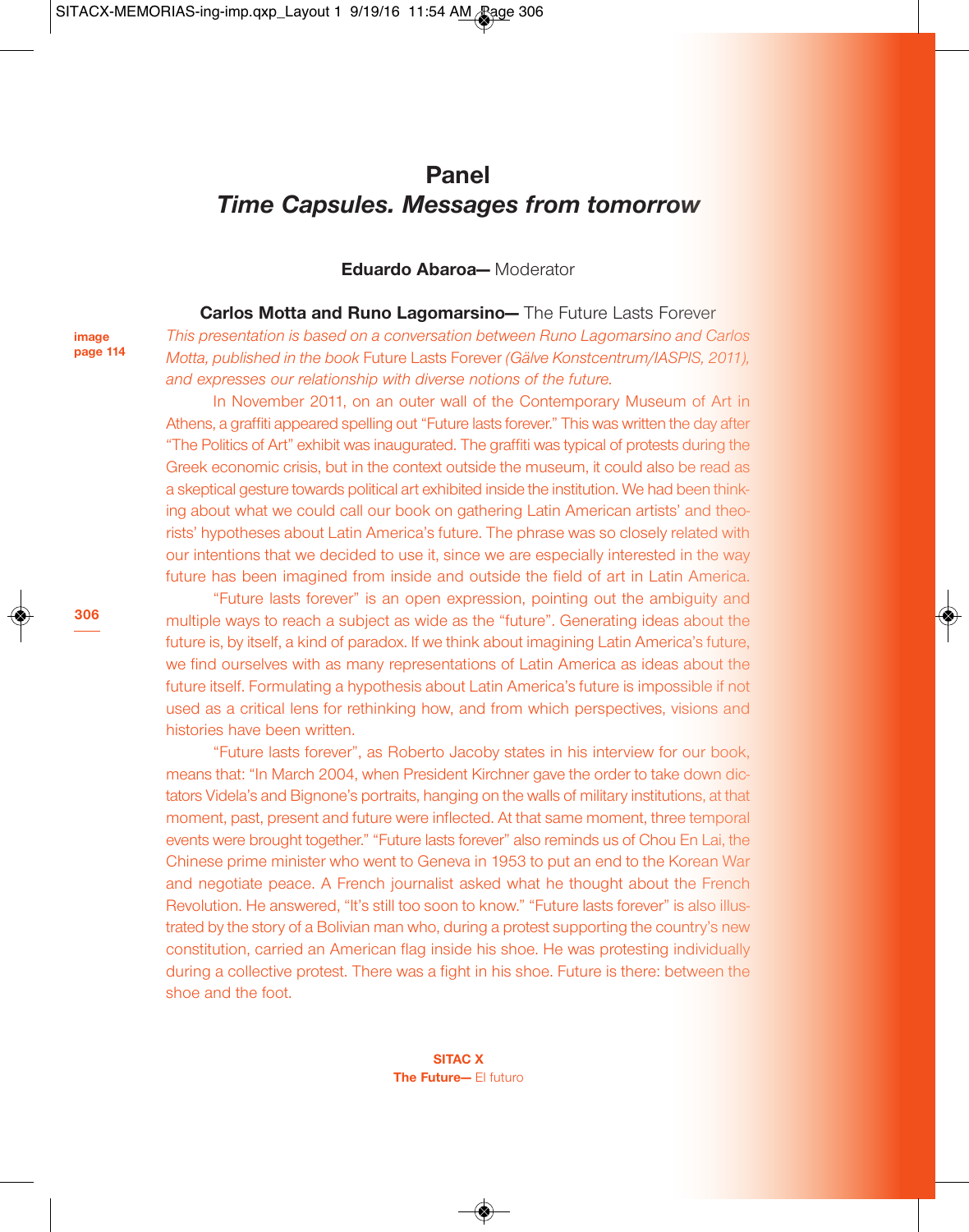The idea that the future is between the shoe and the foot suggests we are responsible for its forging. The future is in every step we take. It will be the product of the present and reflection upon the past. The difficulty of imaging the future —especially that of Latin America, a region so vastly characterized by social and economic inequity and stories of oppression— is very interesting. What makes the future impossible to imagine are the different conceptual frameworks we have culturally conceived to do so: science fiction, utopias, dystopias, etc. Imagining the future might call for remaining outside of those archetypes. How can one think about the future beyond the idea of what the future is supposed to be?

As critical thinkers, we harbor deep disbelief regarding the historical narratives referring to Latin America. These hegemonic visions, namely, the Conquest, colonialism, oppression, American intervention, etc., must be questioned. Not to deny those events happened but to define them as they really were, not how they've been recorded unilaterally in History. Maybe the future is a time and place for revision and assumption of our responsibility and our historical irresponsibility.

Historical narratives are being questioned on a daily basis in Latin America. For example, The Mothers of Plaza de Mayo have not only systematically questioned the status quo in Argentina for 30 years, but they have redefined resistance strategies for social movements in the region. Until the "leftward turn" in the last decade, political change in Latin America wished to consciously modify the official identity in many countries, battling against the forces of hegemonic power.

How a place is named, how it is articulated and who does it are crucial, but avoiding nationalistic traps and protectionism is equally important. There must be resistance strategies prepared to build a more integrated "us", not only to build a discourse about the future but also to really change the present.

Czech filmmaker Jan Svankmajer, suggested that: "Imagination is subversive, because it confronts the possible with the real." Hence, the real is confronted by the weight of and responsibility for past actions. The future offers potential relief of that weight through the rectification of our actions. Imagination by itself does not take us too far. It is necessary to put those dreams to work in order to influence and change reality.

The lesson derived from the large number of social movements in Latin America is that imagination and action are avenues of hope, not to make a *better* world, but to forge a *good* world. The Mothers of Plaza de Mayo organized to denounce and reject the forces of silence. They linked silence with the acceptance of their children's deaths. The Mothers act from an emotional place, pain, and transform that pain into organized political action. This class of political action *is* the future. The future *is* a rectification process through the use of strategy and imagination.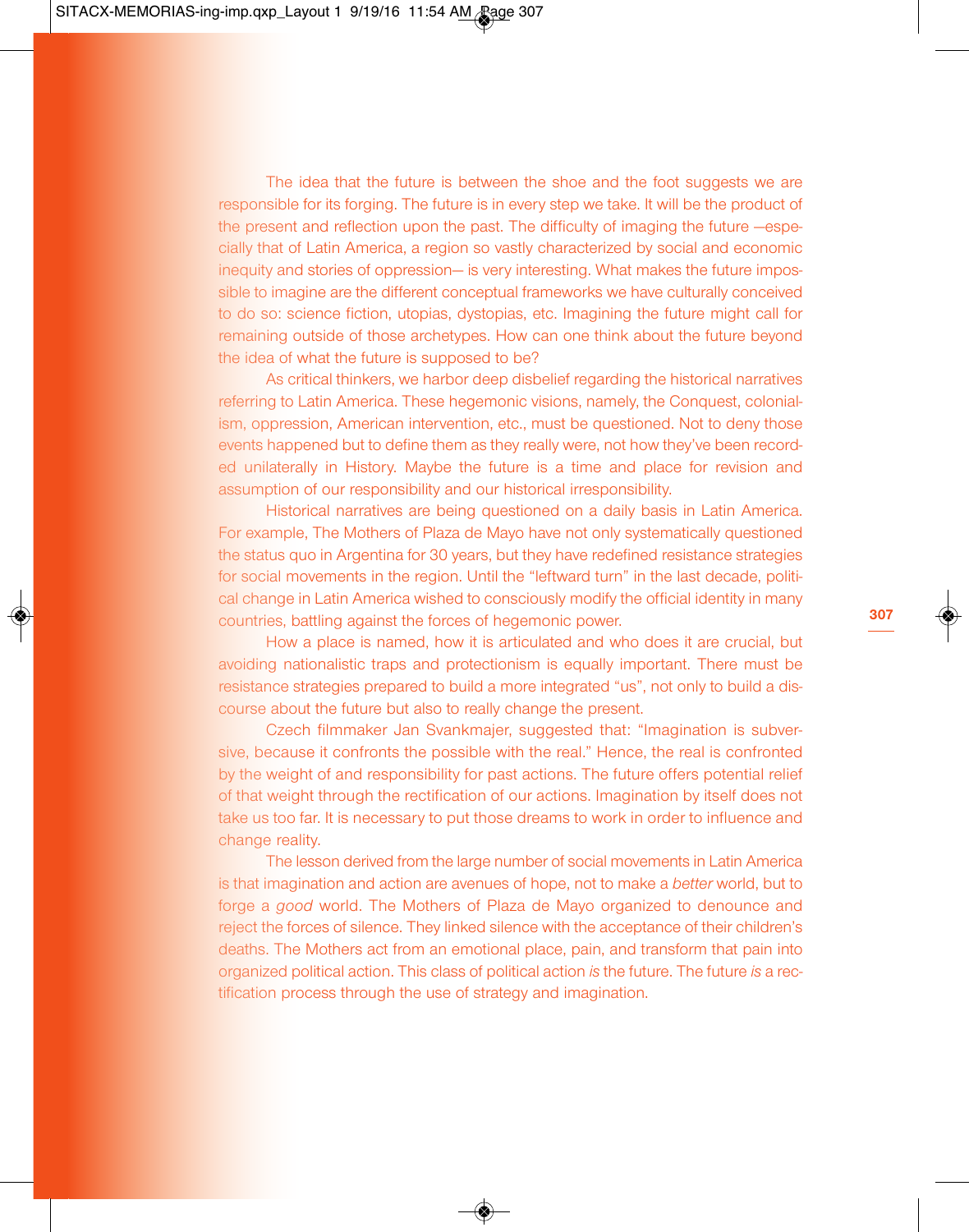#### **image pages 126-127**

**308**

How can one imagine a position regarding the idea of "action" from inside the art field? Can small resistance spaces be created in a field so clearly contaminated by neoliberal speech? How does one formulate the space between action and thought? Between imagination and movement?

Art works can operate precisely at the intersection between imagination and movement, and converge between reflection and action. An artistic action can contain social compromise and also question politics. It can resist and inflict, denounce and transform imagination. Latin American art history has an abundance of this combination, particularly through the 1970s and 80s. Think about the revealing actions of the CADA Group, the symbolic power of the Siluetazo in Argentina, the democratic opening of Parangoles of the Hélio Oiticica in the streets of Rio, or ASCO's street performances in Los Angeles, just to name a few examples in which art and ideas were politics and action.

The intersection of action and imagination, or what we might call "the position of movements", is a central concept in art. It is a continually closed circuit that changes course very imperceptibly, like a crack or a displacement. Nevertheless, in art the representation of *that* "movement" should not always be the ideal. Take for example, Francis Alÿs' action, "When faith moves mountains", in which 500 volunteers were given shovels and stood in a line at the bottom of a gigantic sand dune outside Lima. He asked them to move a certain amount of sand a certain distance, hence moving a sand dune 1600 feet long, four inches from its original position. This human chain could be interpreted as a metaphor for the impossible, of change's slow pace, or for the importance of collective actions. But the work itself is also a paradoxical exposition of minimalism and "megalomania". The work, however, is not a representation of any of these interpretations. The work is, in fact, *the happening*, the movement of the mountain. In this happening, politics and poetics converge through the implementation of the action: an event that has no precise meaning and therefore, can have multiple interpretations.

While working on this text during autumn 2010, New York became the headquarters of political protest and dissent. A great number of people, dissatisfied with capitalism and injustice, occupied Zuccoti Park under the name Occupy Wall Street. These protests had nothing to do with a specific claim or message. Occupation *was* the message and had to do with the radical reconstruction of a "good present", looking towards the future. Protest as a message relates to knowing and expressing the system's nuanced nature and its embodiment as a kind of hungry octopus devouring everything with its tentacles. Protest as a message relates to resistance as a way of dissent and of building new avenues for the future. During one of the protests, Brian Holmes spoke in the park, using the "human microphone" and said, "It will take a long time to build a better future, but through the way, we should keep this fire lit!" When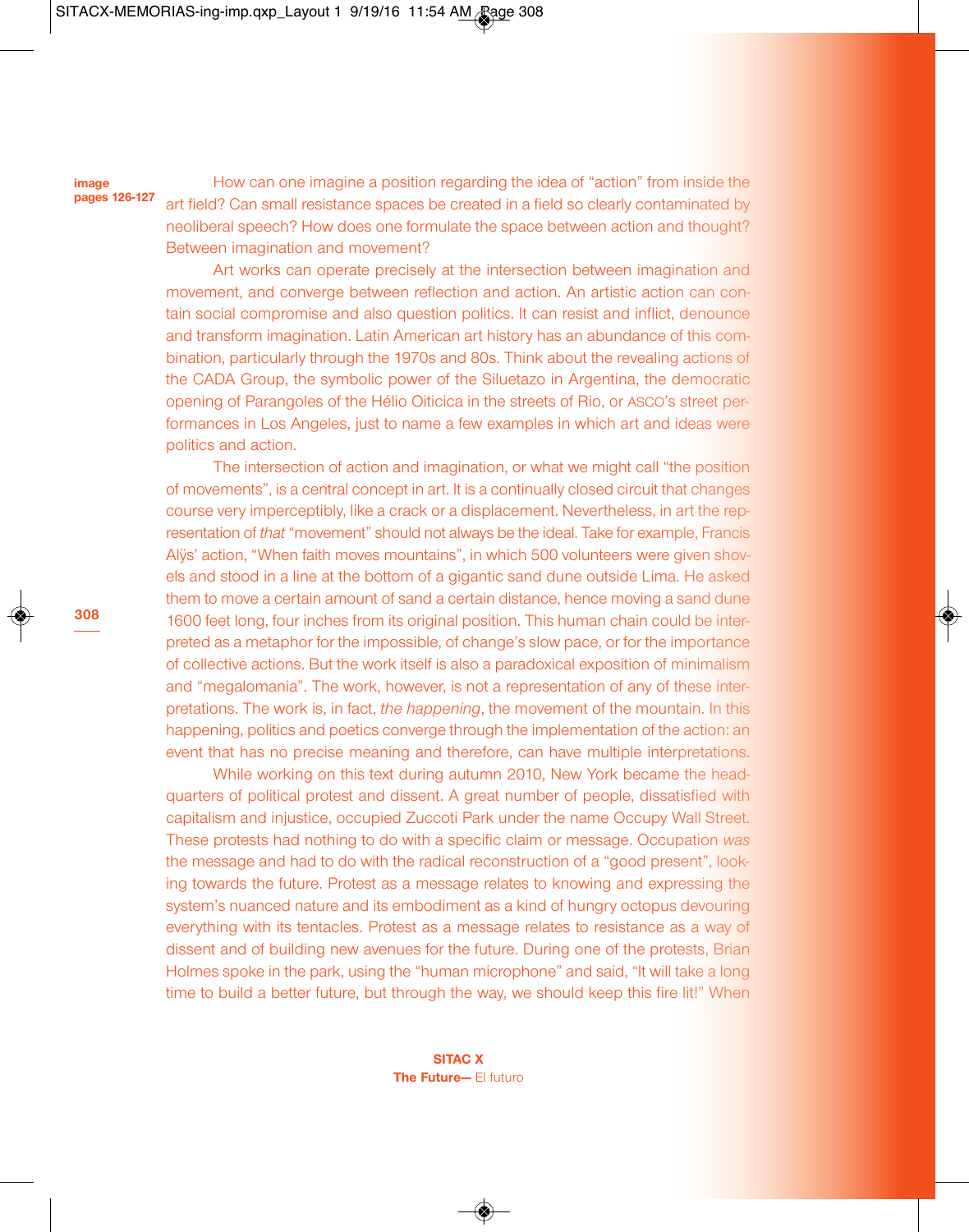speaking those words, Holmes reminded us that the left's dreams are always beautiful. Besides, he reminded us that the future is, in fact, the way we compromise with the present. The future of capitalism lies in its rectification towards a more just order. The future of the system lies in identifying its multiple inequities and responsibly opposing them. The future is being written every day.

In a Latin American context, building the future is also an important matter. Globalization, the market's development of labor (slavery in the past) and the building of nation-states received strong support during the American colonial period. Walter Mignolo states, the colonization of "the Americas" is but another face of modernity. Latin America's future is the narrative and re-narrative of colonial and postcolonial discourse as a philosophical tool to understand the past and as a political weapon in contemporary life (to paraphrase Marx). These strategies give us a way to examine hegemonic structures imposed by the region's colonialism. In order to understand colonial history, we must recognize its nuanced presence throughout the continent. It is also necessary to look beyond conventional dichotomies and from different angles so that we can grasp what remains hidden in the cracks.

Let's take another example, a very relevant subject for us: narration, conceptualization and materialization of "political art in Latin America". How has this way of producing art been historicized since the 1960s? The story of Latin American art has been in great measure an ideological process —in terms of proportionality— like the Conquest or colonialism. The "official" history of Latin American art has been written according to European and American canon. This historization has been in the hands of art historians, critics and collectors with a western "taste". Recent efforts at re-contextualizing regional artistic production have shown local perspective's relevance, whether it answers or not to international aesthetic movements. In the last decade, Luis Camnitzer, Jennifer Flores Sernard and Red Conceptualismos del Sur (Southern Conceptualisms Network), just to name a few outstanding examples, have made intellectual efforts to build a conceptual counter narrative in opposition to the dominant modernist discourse.

Southern Conceptualisms Network does this in a very interesting way. They avoid and criticize the transformation of works containing political content during the period from 1960-1980, into fetishes. It then reactivates them by putting an emphasis on the date and specific localization of those works. At the same time, it inserts those works in a critical contemporary discourse. Its strategy is a postcolonial declaration of the political potential of hybridization. A hybridization matching perfectly with the paradoxical title of one of Francis Alÿs' works: "Sometimes doing something poetic can be transformed into something political and sometimes doing something political can be transformed into something poetic". The history of Latin American "political art"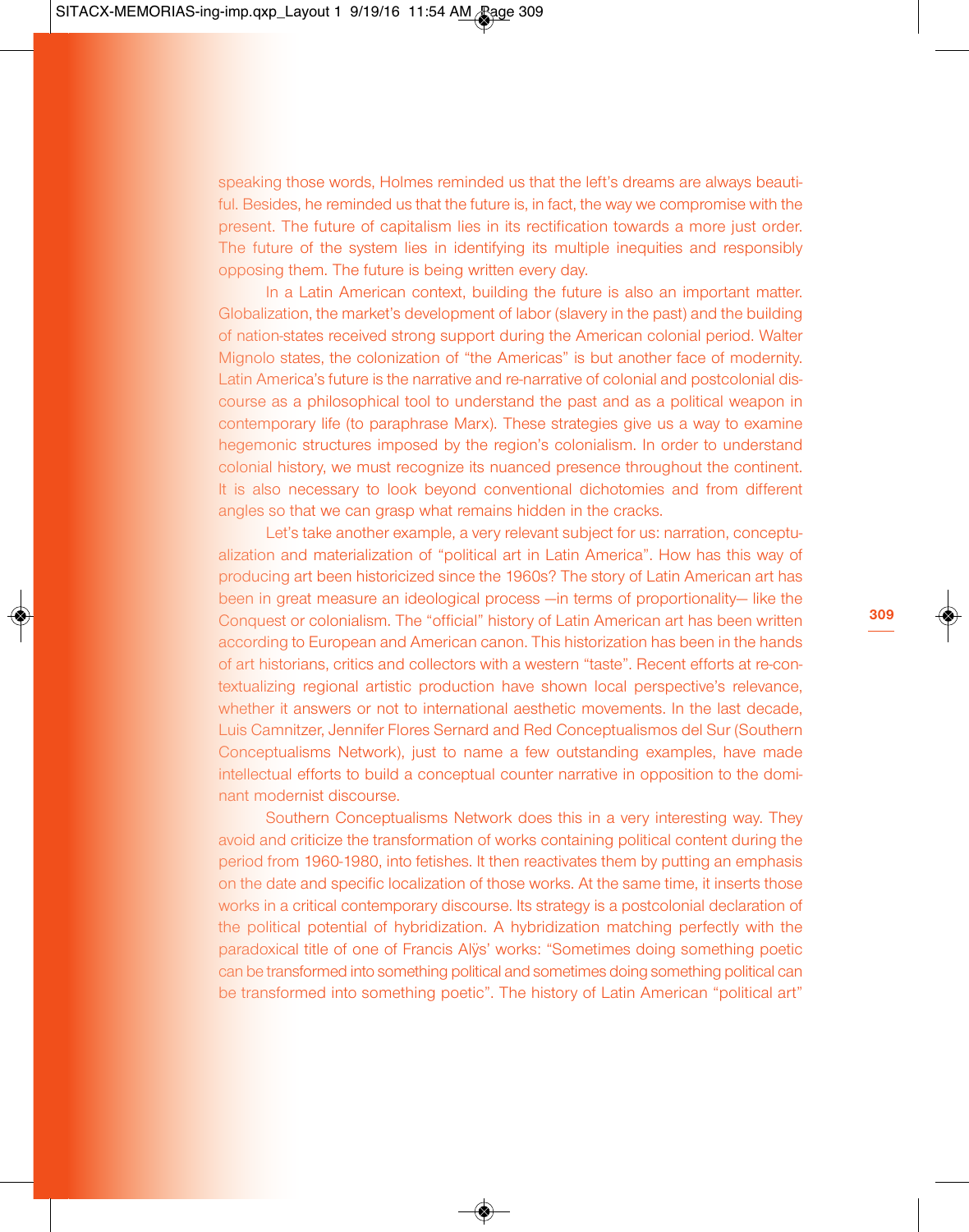demonstrates the relationship between "movement" and "action". Latin American art has been deeply rooted in social, ethnic and economic realities, as well as regional politics. This creates *futures* of hope, poetry, politics and change through small-scale actions.

The future needs to be written, but the defying question of the time is: what do we want the future to be? We imagine a "good future" in political, ecological, social or cultural terms, but history continually shows that one's dreams are another's nightmares. In conclusion, we approach and propose this thesis: we must resist rigid concepts and maybe the category "future" is a fluid concept with room for many perspectives. There are as many futures as present realities. It's up to us to identify ourselves collectively with a way of life we find worthy of living and to build our future based on these beliefs.

#### **Theodor Ringborg—**

On June 18, 2011, five time capsules, elaborated by Jason Dodge, Leif Elggren, Ellie Ga, Rosalind Nashashibi and Raqs Media Collective, were buried on the grounds of Alby Estate, in Moss, Norway, without revealing their contents. The exact location of the receptacles was recorded by the ITCS (International Time Capsule Society), and they should not be unearthed until 50 years have passed, on June 18 2061.

On every suitable occasion, I take the opportunity to reiterate that these time capsules remain on hold, since what is most perilous for anything of this sort is, paradoxically, time itself. Time capsules are often forgotten simply because they demand, intrinsically, the time it takes us to forget them. While they are pending, things, places and plans start attenuating in our minds until they are removed from the surface of recollection. Without intermittent reminders, these boxes would almost certainly linger past their designated duration and, thus, never be exhumed. A prolific archive of capsules scattered worldwide, most of which will forever remain in a tick-tocking state, serve as proof. I have said and written these exact words because then, perhaps, we might not forget what is awaiting us.

I say us, but it might very well not be us. We —all or some— may have passed. I can say, almost with certainty, that some of the artists involved in this project, somewhat morbidly, won't be present. I just might make it, if I'm lucky enough to turn 78. Who will be the one to unearth these boxes, if by that time, we share his luck?

I don't know, which is very aligned with this project as a whole. I know almost nothing about anything related to this exercise. I do not know what was buried; no one but the artists themselves do. Nor do I know exactly why we bury something, nor what will happen in a span of 50 years, which means, in extension, that I know nothing about the time when these vessels will be unearthed. I, and all of us related to the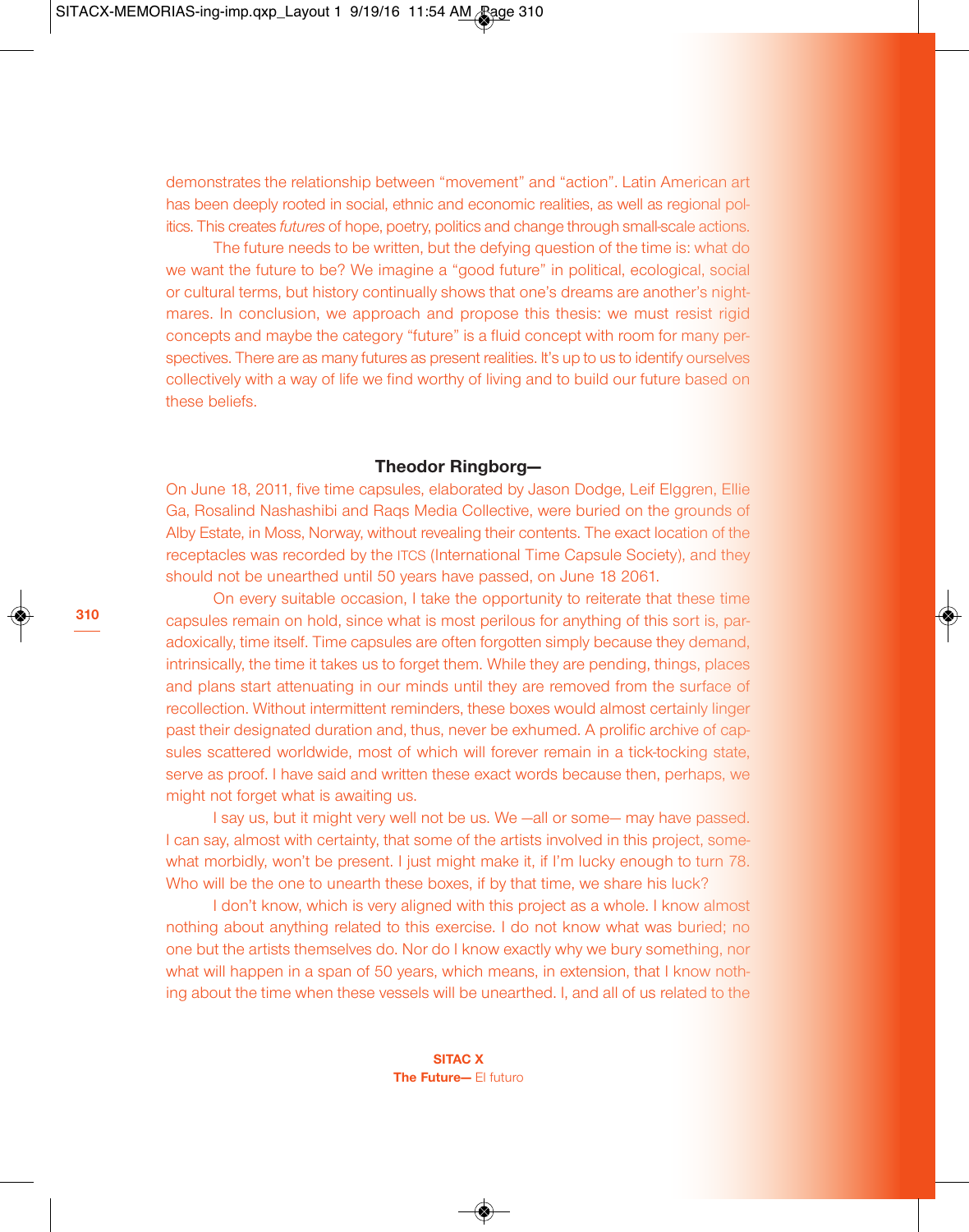exhibition, stand in a proverbial waiting room, confused about what exactly it is that we are waiting for and what it is exactly that we have done.

The time capsule —it should be said before I talk more about not knowing anything— is a widely understandable tool implemented in those situations where time, presence and contemporaneity are considered or meant to be challenged. There are thousands of capsules out there, and they have been used for thousands of years for the purpose of storing, for posterity, a selection of objects thought to be representative of life at a particular time. Such vessels have had the dual purpose of prompting participants to ponder on their own cultural era and consider those to come. Time capsules have occasionally been employed artistically, although they are typically used by communities in general, or specifically, by scientific communities, often drawn to them for fun, for the spectacle they bring with them or for research. But in almost all cases, the intention is to reflect their own time whilst encouraging perception of imaginable futures.

As for practical matters related to these boxes in particular, I simply sent the artists their respective containers —designed to stand the test of time— granting them the freedom to put whatever they wanted inside of them. A budget for the production of these things was of course provided, as well as an artist fee, as in any exhibition. Subsequently, the artists sealed the boxes and sent them back to me. Therefore, not anyone but the artists know what they have made. The boxes were unceremoniously buried at midnight in the protected grounds, outside Gallery F15, which was a venue of the Biennial in the Alby Estate in Moss, Norway.

Considering all of this, two things are integral to this exhibition. One is time, its existence and the experience of it. I believe that through the capsules' lingering presence, time becomes apparent as a result of its veiled existence and designated duration; touched upon briefly, the experience of it is emphasized, as condensed and inadequate as that might be. This means that the capsule animates time. To face the fact that something will occur in 50 years, that a time of 50 years 'forward' even exists, is a staggering notion if given some thought, and a further curious effect is that, after visiting the capsule's site, instead of retrieving a recollection, one will continue anticipating. And we all know that in places where nothing happens and there is nothing else but anticipation, time makes itself extraordinarily felt —like waiting for the bus, but for a very long time.

The other aspect that is important to mention in this case, talking about this exhibition in particular, is Gallery F15, outside of which the time capsules are buried. The F15 venue was built as we know it in 1868, although the history of Alby State dates back, through a myriad of formations, to 800 BC. Due to its history, the estate, as well as its grounds and surrounding areas, have been designated as a natural reserve, whereby no lasting alterations can be made. Therefore, the setting in which the capsules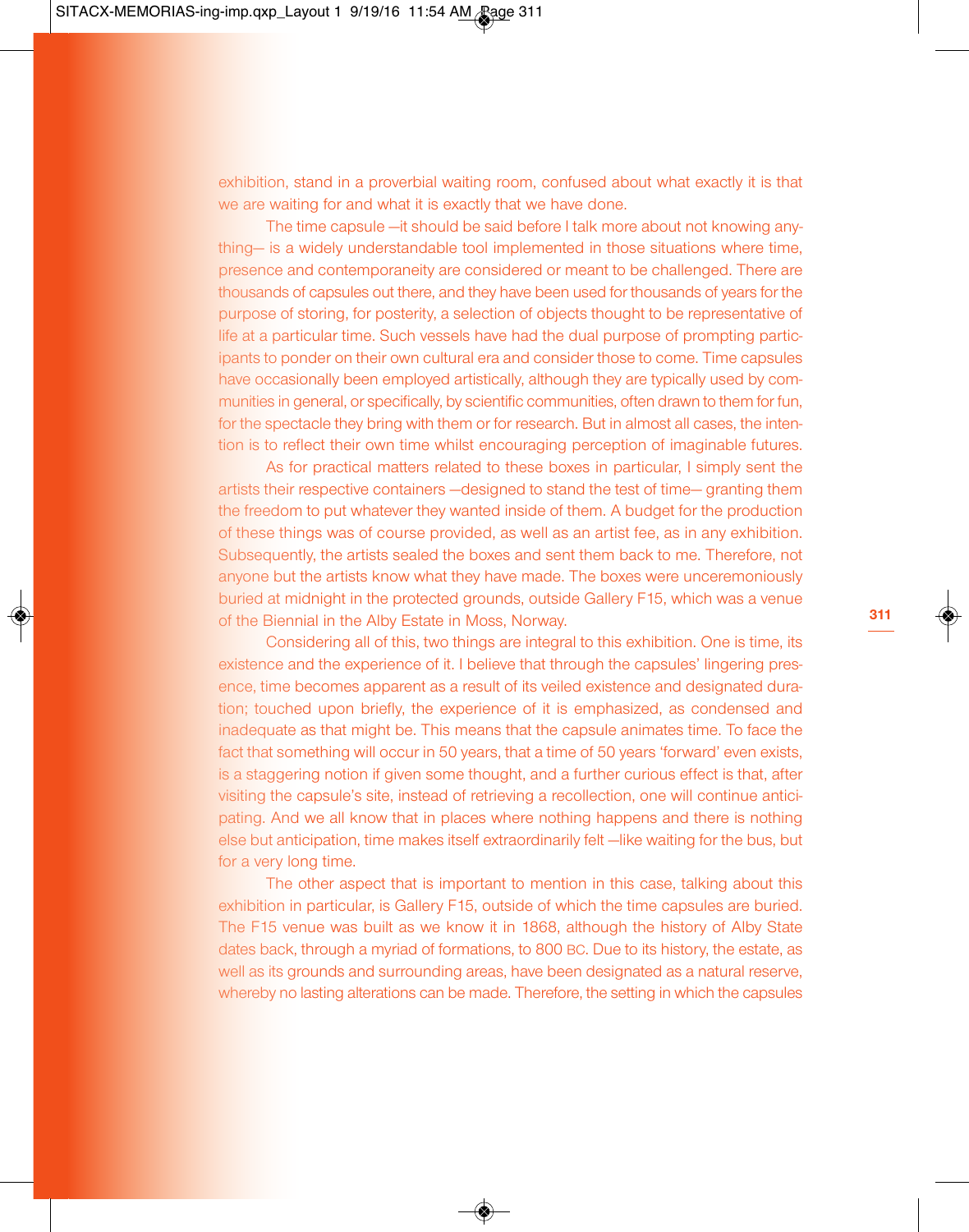lie is immutable, except for the natural growth of trees. Nothing will change there except the natural progression of time and anything that becomes visible as a result of that.

I run the risk of being seen as a broody, a Bergmanesque Swede who buries things out of his distrust in the present. But I must admit that my occupation as a curator pertains, for the most part, to objects in an immediate time and space, and that with this, I sought to create an exhibition in another time and space. I sought to make an exhibition more 'now' than others, but also more 'then' than usual —and this other realm became the future.

The display of objects in time and space is not necessarily an approach in need of being modified, but the time capsule, as a methodology, stimulates matters that other exhibitions that use more traditional presentations are often unable to articulate distinctly. To provoke considerations regarding notions of what contemporaneity is and what an exhibition intended to introduce it constitutes, besides encouraging spatial-temporal reflection on behalf of the viewer, one must perhaps transgress the display of things *here* and *now*, which is the distinctive quality of most exhibitions.

The time capsule is neither a critique nor a revolution against the more accustomed manner in which art is displayed, nor is it my intention to bury each exhibition I create. Rather, it is a corresponding and an auxiliary way to create an experience. It complements the objects in our time and space and offers the viewer a distinctly alternative form of participation and presence, besides involving him in it.

What I want to say is that there are certain curiosities, such as time capsules, that manifest an oblique alliance with time. They cloud the usual horology and demonstrate temporal heterogeneity by capturing circumstances and moments in which time articulates or evokes notions of what can be done within it, using time as material. Unconventional rhythms, dissimilar recurrences and reversed chronologies fracture the ordinary illusion of sequence, the usual representation of time, and conjure up passageways, tunnels and recesses that lead to an alternative understanding of how time passes.

However, 50 years, as in this case, is quite a brief period in time-capsule time, and accordingly, the relevant capsule is not so much a conduit leading toward a farfetched future but a lingering presence within a periodically reoccurring event, the Biennial, encouraging continuously establishing and reestablishing inquiries about time, contemporaneity, future and art, over the years, within one generation.

It must be said here that no other circumstance is better suited to presenting a project such as this than a biennial. Any biennial is an already temporally determined exhibition. Every two years it will occur and then reoccur. It is an exhibition in which time already plays a significant part, and thus, the extension of time positions itself more naturally. Each Biennial subsequent to the one at the beginning of these

**312**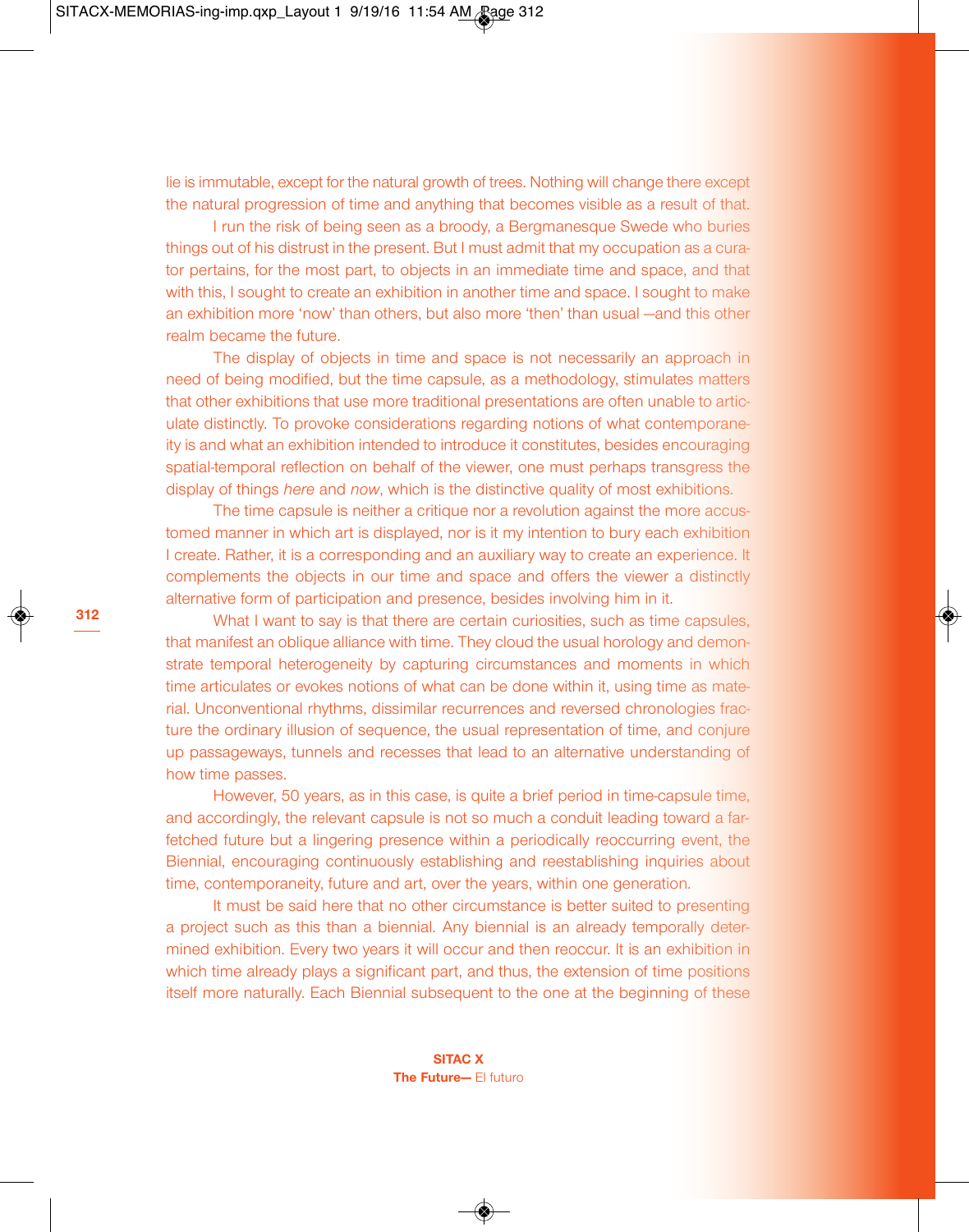50 years will have to navigate the capsules' presence in some way, even if it chooses to ignore them.

Of course I understand the possibility of never seeing what the participating artists have created or that having to wait 50 years to do so might be uncomfortable, but, instead of offering transient visual encouragement that vanishes in time like so much else, this exhibition may create a place we do not turn to routinely or begin to exit immediately as we enter, but rather, inevitably move through and towards, continuously imagining what the artists have created, anticipating the unearthing date and renegotiating our temporal orientation. One must occasionally, at least partly, transgress the distinctive quality of most exhibitions: the display of *here* and *now* things, and instead look toward a *there* and *then* exhibition, even if, unfortunately, as a result, some of us never get to see the works of art.

As part of the 2011 Momentum Biennial, the capsule has no strict intentions of "preserving" culture for future generations and does not intend to "teach" future generations about art from the past, although that might be one of its consequences. Instead, the conception of what the participating artists have contributed provides a reasoning much more similar to that of predicting the future. We, who are here now, will attempt to conclude what the artists have made, based on their previous work, and will continue to anticipate the capsule until we are destined, when its time is up, to recover it. This way, it is the simplest form of guessing about the future based on the past.

For instance, what has Raqs Media Collective done? Its interest in time is clear, but could we postulate, even vaguely, what they have created here? Or Rosalind Nashashibi, a filmmaker, whose films are often concerned with the slow passing of time? What does a filmmaker do with a box?

The multitude of perspectives is, however, excessive to be able to address all distinctively. The issue of time and the philosophical discourse that encompasses it is significantly convoluted by conflicting opinions and conclusions. To give a brief rendition of the deliberation regarding experiences of the essence and presence of time, as well as the widely varied analogies to describe it, would end up largely insufficient.

Furthermore, much of the final "outcome" of this specific exhibition is rather dependent on the matter it primarily portrays, that of time. Time must pass, in whatever way it flows, if it flows, for the capsule to enter a realm from which one can envisage and experience the past, the present and the future. The relevance is, therefore, in waiting, essentially for an exhibition for which artists have created artworks known only by them, that won't be unearthed until June 18, 2061.

**313**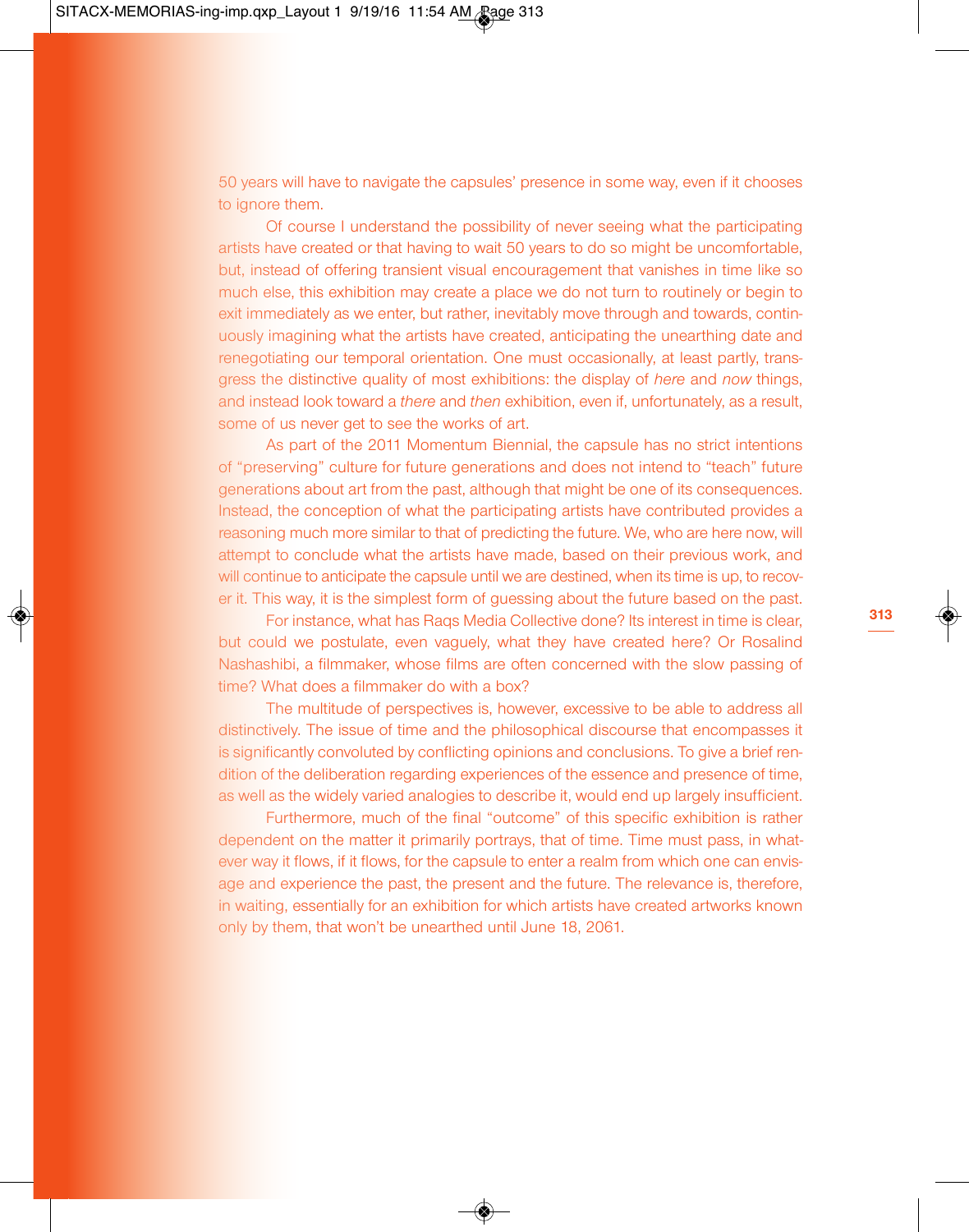## **Cosmin Costinas—**

Thank you, Shuddha, for inviting me to speak and for putting together this challenging proposition and for doing it in the spectral, doubtful and even melancholic way that I always admired in your work and persona. And thanks to the amazing SITAC team for their marvelous work in making this an impeccable event.

It is striking to arrive from the city of Hong Kong to a cultural event in Mexico City. One cannot but compare the efforts made by the former to build a cultural infrastructure fit for the new long count, with the grand institutions of culture produced by a century of Francophile aspiration and 90 years of pseudo-etatism in Mexico. One cannot possibly arrive at a satisfactory conclusion after this comparison.

I will briefly review an exhibition I curated last autumn, an exhibition that was meant to be a snapshot of gazes, ideas and forms and of representations of the geopolitical structure of the world at the dawn of the new long count and, from a very personal perspective, the last exhibition done in Europe, before leaving it. The exhibition, at BAK, basis Voor Actuele Kunst in Utrecht, the Netherlands was called Spacecraft *Icarus 13 — Narratives of Progress from Elsewhere.*

*Icarus 13* is the name of the first space journey to the sun, led by an Angolan mission. Such a statement strikes us as absurd, perhaps even more so because of the improbable flag flown by the mission than by its inhospitable destination. It is, nonetheless, the subject of a work by artist Kiluanji Kia Henda, *Icarus 13* (2007), a photographic series that appears to document a successful space mission (one bearing the unpromising name of the Greek anti-hero who tried to fly and was punished for his hubris when his wax wings melted upon getting too close to the sun). But beyond irony, poetry and a mix of pure fiction and real historical landmarks, the work speaks volumes about a history of dreams of progress, disillusion, resilience and resistance that has characterized the post-independence decades in Angola.

This story is closely linked to the experience of being one of the countries that fell both outside and in the middle of the duelling US and Soviet blocs during the Cold War. In Henda's work, the set of the mission is not a set at all but rather comprises real places and venues throughout Angola; *Icarus 13* is in fact an unfinished mausoleum built by the Soviets during the Cold War era, when Angola was one of the battlefields in a proxy war between the two superpowers. The Astronomy Observatory is another unfinished structure, this time a cinema from the colonial era, and the setting of the launch scene is actually an image from celebrations that erupted when Angola's national football team qualified for the 2006 World Cup.

This playful amalgamation of different eras, historical intensities from tragedy to celebration and high- and lowbrow contexts is a powerful foray into key aspects of varied understandings of progress from the post-war era up to today, from diverse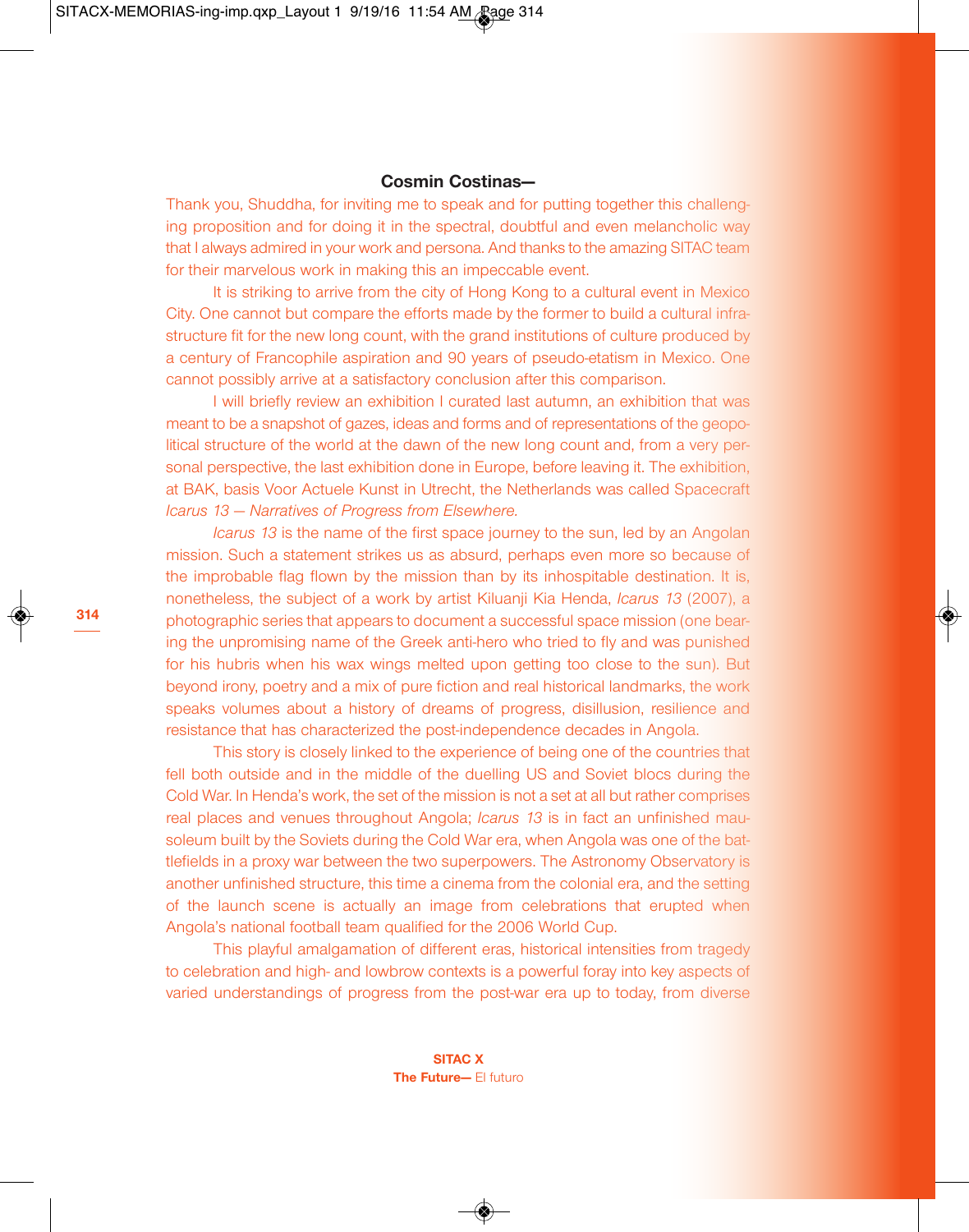past sources of articulation to different narratives that center around it, and from disbelief to an insistence on claiming its urgency. This was the work that formed the basis of the exhibition and lent its title.

But there is another image, a ghost from another era, that hovered over the exhibition, a skeleton in the exhibition's closet.

#### Image of Europe

It is an imposing bluestone figure, an allegory of Europe by Hendrik van den Eijnde made in 1924 as part of a series of sculptures representing the five inhabited continents that are placed along the columns in the main hall of Utrecht's Post Office. The representation stems from an era when Europe was confident about its historical march towards ever-greater progress and world domination (the figure of Europe is holding its hands firmly on the globe) but was at the same time in constant need of finding and representing a backward, uncivilized and ahistorical "other" in order for its own progress to appear evident by contrast. This mirroring game has survived in many discourses about culture and geopolitics, but what has changed dramatically is the position of the subjects and their placement around the mirrors. Tellingly, even as the exhibition was on view, the Post Office in Utrecht was closed down, due to a nationwide privatization program. This was only part of an even larger program of dismantling the welfare state model that has been the pride of Europe's self-representation as a beacon of prosperity during the second half of the 20th century. Europe's amnesia about the fact is only comparable to its historical blindness in embellishing this slow but steady process of decay as a sign of a new and different kind of progress, one that is animating neoliberal thinking.

Progress became a key drive and an ideologically charged instrument during the Cold War era, often being the main aim and declared purpose of politics and of thinking about society. It was however spelled out in very different terms depending on which side of the Cold War divide one was on: in the West, progress was articulated as the push for economic growth, reconstruction in Western Europe and the consolidation of American imperial power in the wake of World War II; in the East, one pointed to advancement toward a communist future across the Soviet bloc, and in the rest of the world, non-aligned or different theories of development could be found. Whatever the ideological formulation, this modern ethos of gazing towards a future that would necessarily have to be an improvement over the present had a particular impact on the world, and especially on that part of the globe that was not clearly integrated in one of the two competing blocs.

The last 20 years removed many of the certainties about the directions along which progress was imagined. The demise of communism as well as the marginalization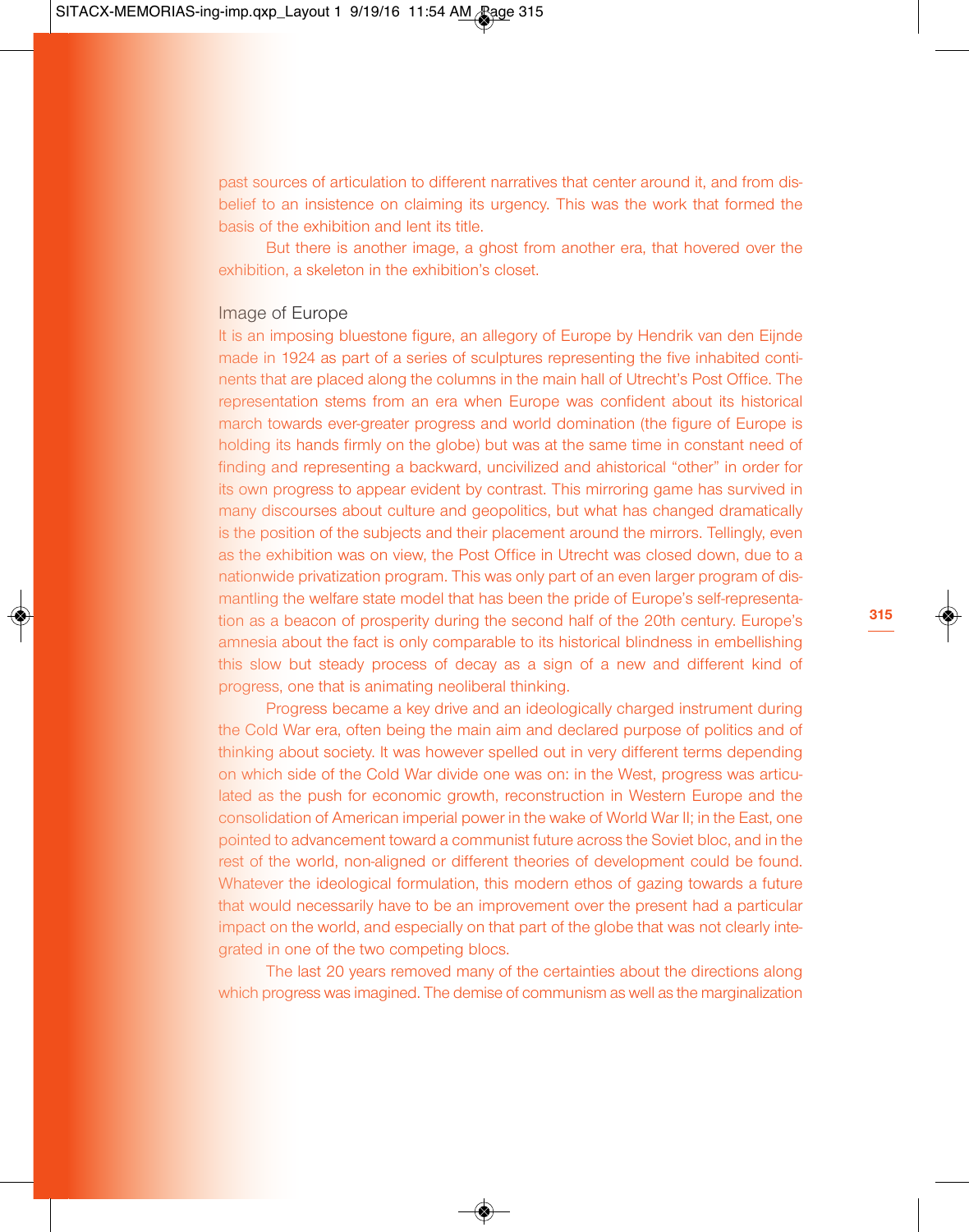of politics in favor of an economy-centered discourse performed by ever-more-powerful neoliberal regimes fractured previously dominant articulations of progress into a kaleidoscope of narratives, visions, constructions and discourses, often ambivalent and ideologically hybrid. The Soviet bloc and its particular version of state socialism collapsed the most dramatically, of course, but the shock waves it sent reverberated in various ways not just in the former Eastern bloc, but also in the West and in the rest of the world. The Soviet-inspired models of progress adopted in many recently independent countries, with their centralized economies and import substitution industrial policies, were the first to crumble. Different so-called Third Ways were suspended by the dead-end of the Second Way and the emergence of the Only Way of neoliberal capitalism. And the perceived victory of this version of progress made neoliberalism, with its dubious ideas of trickle-down economics and the dismantling of the welfare state, the default choice for most of the world.

#### Image of Omar Meneses

This historical transition can be noted in the exhibition through two positions. Take, for example, Omar Meneses' striking 1994 documentary photograph of housekeeping staff taking over a lavish villa adorned with iconic Andy Warhol silk-screened prints in the Mexican state of Chiapas. The image clearly references the massive revolts in Mexico against the ratification of the North American Free Trade Agreement (NAFTA), a landmark treaty in the worldwide expansion of the neoliberal system. But it also speaks about the enormous class contradictions still marking our world, in spite of political attempts to label these conflicts as things of the past. The image also exposes the class-based character of the conflicts and contradictions of the massive popular celebration caused by the inauguration of the first president from a working class background against the backdrop of the capital Brasilia, the great failure of organized modernist progress seen from the perspective of its urban realization. The latter allows for a certain analysis of masses and individuals and their respective historical agencies with the backdrop of the Washington Monument.

Yet certain visions of progress do not become narratives and do not always succeed in crossing the barriers of language and representation, with all the power relations and hierarchies a communication act entails, even between agents mastering seemingly common codes. The discipline of postcolonial studies has extensively debated the question of speech and communication, describing different models of agency. However, these abstractions were more fitting for a world described solely through the narrow lens of the postcolonial narrative, which has a tendency to exclude other historical phenomena and ideological discourses. But in the rapidly changing configurations of the post-1989 world, strict hierarchies of subordination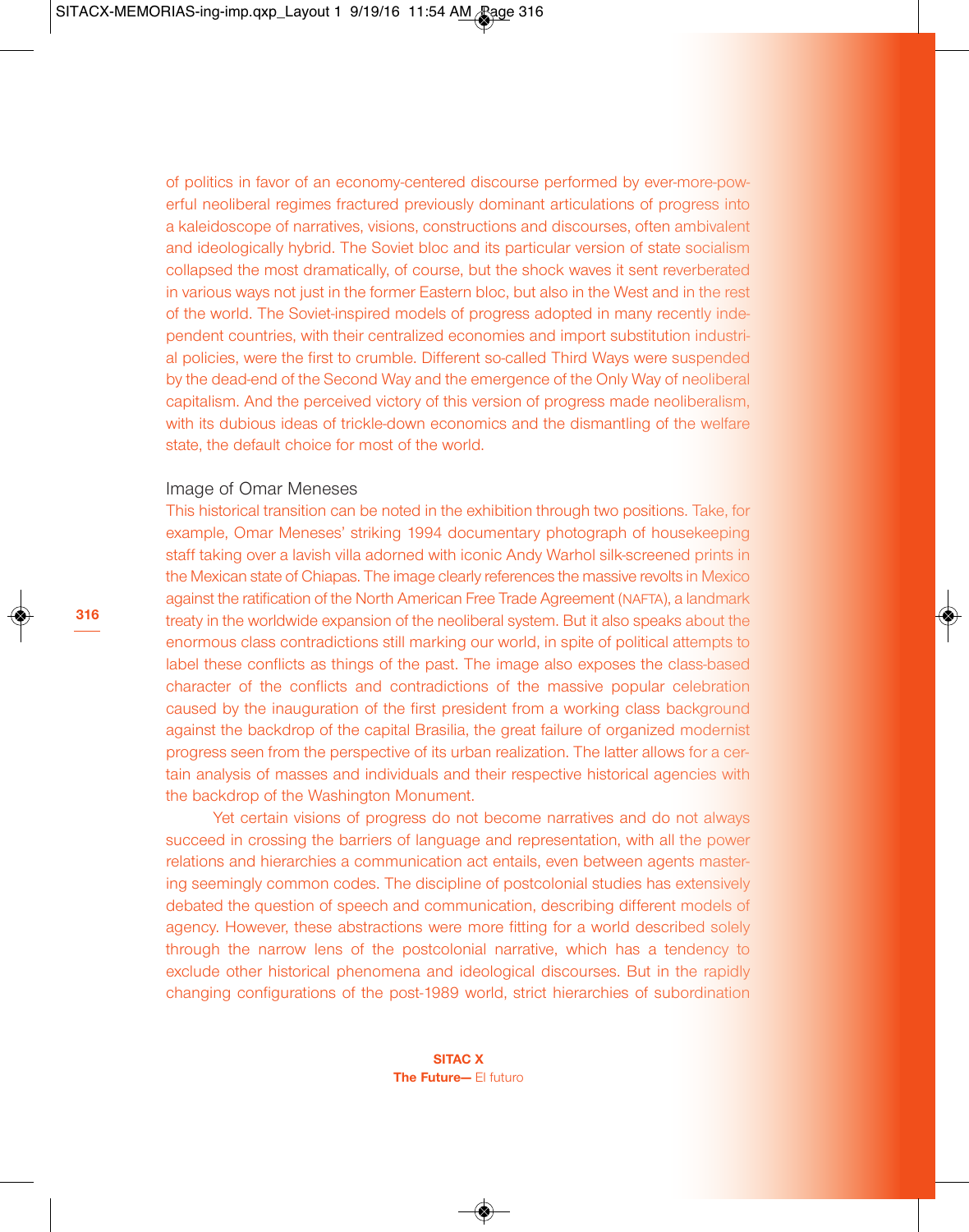have been replaced in a parallel process with the shift of the monolithic hegemony of the West by an entangled set of relations. In reality, of course, signs, codes, language and, ultimately, class, power and entitlement are distributed in a more complex manner across borders and historical divisions.

#### Image Europe — Utrecht

But let's go back, finally, to Van den Eijnde's allegory of Europe. In the age when the sculpture was created, Europe was representing itself and the rest of the world through narratives of progress that were meant to underline its own preeminence. Today, when the building that houses its representation has just lost its original public function, Europe as such has long ceased to be the world's hegemonic center, having dissolved in the post-war-era culture and reminds us of the imperfect tools we deal with in our games of representation and critique.

This leads us closer to the present, when after the end of the first post-1989 decade, in the face of rising questions about the viability of the neoliberal antistatus model as a tool for Western hegemony, a handful of different, oppositional models multiplied yet again. From the state-directed capitalist development of China to various attempts in a number of Latin American countries to re-imagine social justice in a more accommodating relationship with global capitalism, ideas of progress today are being put forward with a stronger drive and confidence than in the former West, in spite of their often problematic formulation.

#### Image Lin Yilin

For example Lin Yilin's work, The Result of a Lot of Pieces (1994), a heavy, rough wall with banknotes stuck in between bricks and the shape of a human body marking a hole in the wall, dwells on the ambiguity of progress understood as economic expansion, with particular attention to his native China. A sign of growth, of progress, of material presence and accomplishment, the heavy wall is also a symbol of opposition, divisions and of framing the human individual through economic measures. It destabilizes while also rendering immobile a paradoxical view of our dystopian present.

### Image of Mauro Restiffe

Mauro Restiffe's striking photographic series, taken at two separate inaugurations (though in many ways related in their messianic and celebratory atmosphere) of the Brazilian president Luiz Ignacio Lula da Silva in 2003 (Empossamento, 2003) and US president Barack Obama in 2008 (Inauguration, 2009). The former exposes into the West, an entity borrowing many aspects of Europe's former sense of entitlement but corresponding to a different geography, a specific ideology and a new epoch.